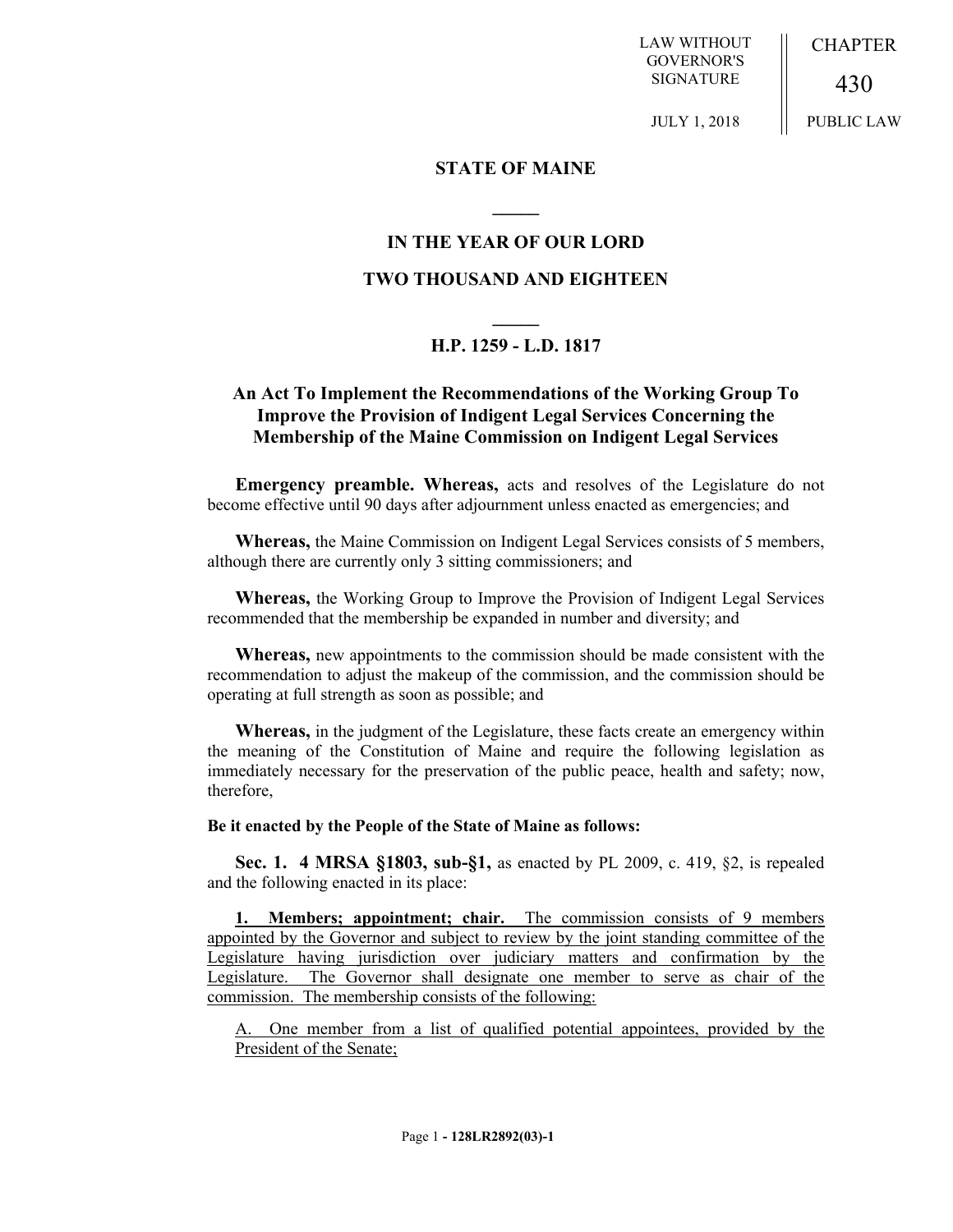B. One member from a list of qualified potential appointees, provided by the Speaker of the House of Representatives;

C. Three members from a list of qualified potential appointees, provided by the Chief Justice of the Supreme Judicial Court;

D. One member with experience in administration and finance;

E. One member with experience providing representation in child protection proceedings;

F. One member from a list of qualified potential appointees who are attorneys engaged in the active practice of law and provide indigent legal services, provided by the president of the Maine State Bar Association. This member is a nonvoting member of the commission; and

G. One member from a list of qualified potential appointees who are attorneys engaged in the active practice of law and provide indigent legal services, provided by the president of a statewide organization, other than the Maine State Bar Association, that represents criminal defense attorneys. This member is a nonvoting member of the commission.

In determining the appointments and recommendations under this subsection, the Governor, the President of the Senate, the Speaker of the House of Representatives, the Chief Justice of the Supreme Judicial Court, the president of the Maine State Bar Association and the president of the statewide organization that represents criminal defense attorneys shall consider input from individuals and organizations with an interest in the delivery of indigent legal services. Recommendations provided by the president of the Maine State Bar Association and the president of the statewide organization representing criminal defense attorneys must consist of attorneys providing indigent legal services as a majority of their law practices.

**Sec. 2. 4 MRSA §1803, sub-§§2 and 4,** as enacted by PL 2009, c. 419, §2, are amended to read:

**2. Qualifications.** Individuals appointed to the commission must have demonstrated a commitment to quality representation for persons who are indigent and have the skills and knowledge required to ensure that quality of representation is provided in each area of law. No more than 3 7 members may be attorneys engaged in the active practice of law. A person who is a sitting judge, prosecutor or law enforcement official, or an employee of such a person, may not be appointed to the commission. A voting member and the immediate family members living in the same household as the member may not receive compensation from the commission, other than that authorized in Title 5, section 12004-G, subsection 25-A, while the member is serving on the commission.

The limitations on members receiving compensation from the commission do not apply to any member serving on the commission as of April 1, 2018 for the duration of the member's term.

**4. Quorum.** Three A quorum is a majority of the current voting members of the commission constitutes a quorum. A vacancy in the commission does not impair the power of the remaining members to exercise all the powers of the commission.